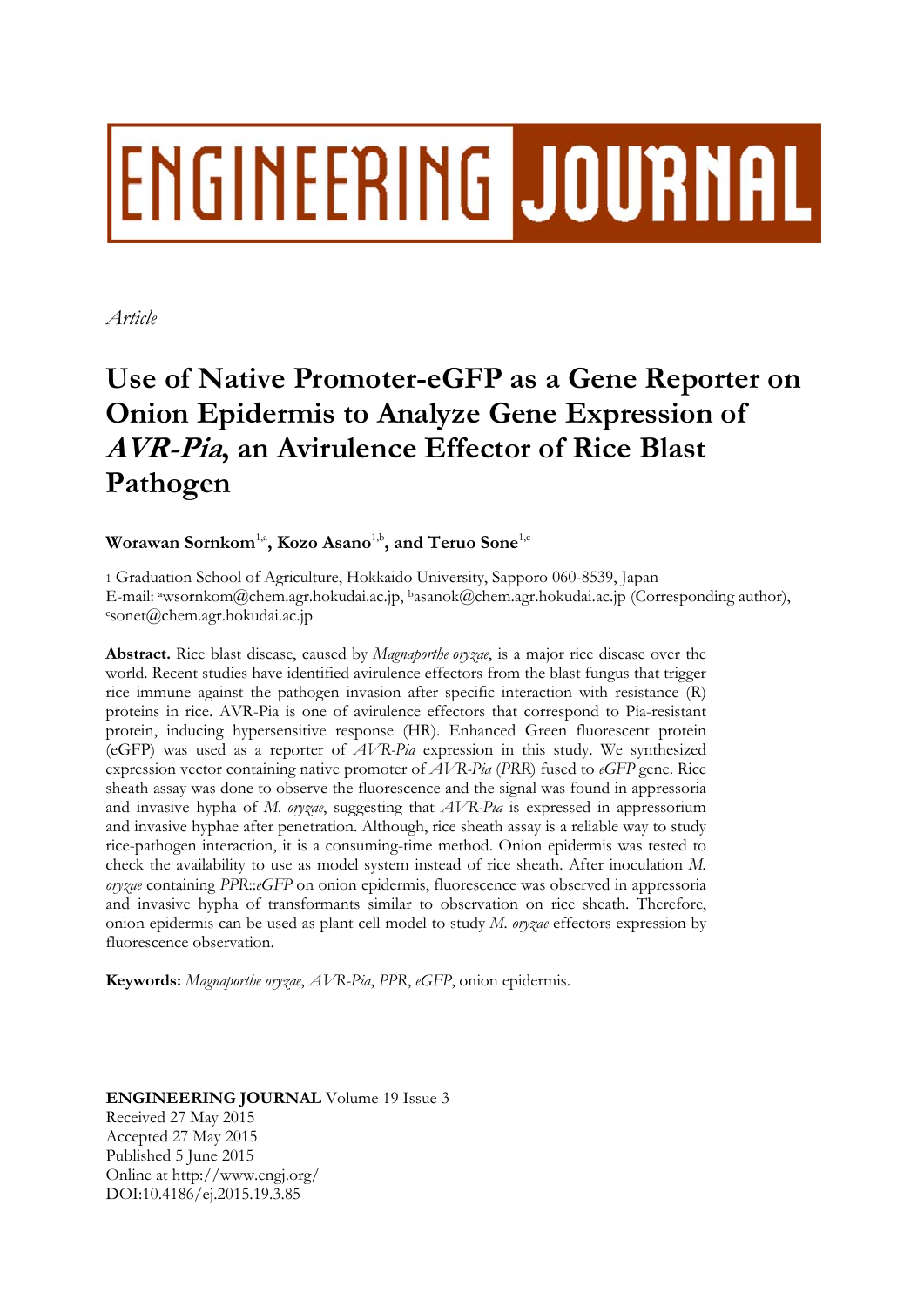## **1. Introduction**

Rice disease is one of the major causes that limit the increase of rice production to meet the expected rice demand due to ever-expanding human population. Among rice diseases, rice blast is considered as serious and widespread disease in all rice-growing regions. Pathogen causing rice blast is an ascomycete fungus, *Magnaporthe oryzae*. This fungus can attack all the aerial parts of the rice such as leaf, node, neck, and panicle. The conidia of *M. oryzae* have to attach to the rice leaf as soon as possible because it cannot be infective in a long period without attachment. Rice surface is covered with waxy-cuticle, which makes them become hydrophobic. Once attached, the conidium germinates and develops a short germ tube. After several hours, germ tube stops growing at the tip and a 'hooking' of the hypha appears, preparing for the beginning of differentiation of an appressorium that is required for infection of the plant. Appressorium is in a dome shape with thick cell wall, which contains of outer fibrillar layer and inner layer of melanin [1]. The appressorium plays an important role in facilitating tightly adhesion and penetration. Accumulation of glycerol in the appressorium then gives turgor pressure that empowers the fungal penetration. After 20 h, penetration peg is formed at the base of appressorium and penetrate into rice cell, facilitated by such appressorial turgor pressure. After localization of the fungus thoroughly in host cell, the fungus produces more conidia on the lesion, and then releases many new airborne spores to infect other rice plants and restart the cycle again. Rice blast infection requires favourable environmental conditions such as long periods of plant surface wetness, high humidity, little or no wind at night and night temperatures between  $12 - 32$  °C [2].

In order to control rice blast diseases, the most effective and environmentally friendly approach is breeding and planting resistant cultivars. Thereby, understanding of plant immunity is necessary to find the way to make the durable resistant cultivars as a novel agricultural application. Plant immune system is currently understood to consist of two layers [3]. First layer is called pathogen-associated molecular patterns (PAMPs)-triggered immunity (PTI), governed by transmembrane receptors, or pattern-recognition receptors (PRRs). PRRs recognize conserved PAMPs, inducing a relatively weak immune response that inhibits colonization of pathogens. The second layer, Effector-triggered immunity (ETI) is a rapid and robust response and based on highly polymorphic resistance (R) proteins that are activated by the recognition of corresponding pathogen molecules called avirulence (AVR) effectors. This interaction has become known as 'gene-for-gene' hypothesis [4]. ETI associates with hypersensitive response (HR), a response consisting in host cell necrosis at the site of infection [5].

Since avirulence effectors can efficiently prevent the pathogen infection as mentioned, recently many researchers have been interested in AVR effectors and expect that the information of AVR effector enables us to understand the mechanisms and helps the humanity to succeed in fungal pathogen regulation. To date, ~85 blast R genes have been identified [6]. In Japanese rice cultivars, thirteen dominant genes (*Pish*, *Pik-h*, *Pia*, *Pii*, *Pik*, *Pik-m*, *Piz*, *Pita*, *Pita-2*, *Piz-t*, *Pik-p*, *Pib*, and *Pit*) have been identified, while twenty –five avirulence genes of *M. oryzae* have been genetically mapped [7], nine of which were recently isolated, *AVR-Pita* [8], *AVR-CO39* [9], *PWL1* [10], *PWL2* [11], *ACE1* [12], *AVR-Pizt* [13], *AVR-Pia* [14], [15], *AVR-Pii*, and *AVR-Pik*/*km*/*kp* [16]. The avirulence genes *PWL1* and *PWL2*, isolated by map-based cloning are responsible for the nonpathogenicity of rice pathogenic strains of *M. oryzae* against *Eragrostis curvula*, weeping lovegrass [10], [11]. *AVR-Pita* gene was also isolated by map-based cloning. This AVR effector is related in resistance to rice cultivars harboring the *Pita-R* gene [8]. *ACE1* encodes a hybrid polyketide synthase/ nonribosomal peptide synthetase (PKS-NRPS) probably involved in the biosynthesis of a secondary metabolite, recognized by *Pi33* resistant gene [17]. AVR-Pia is one of avirulence effectors that be recognized by the rice Pia-resistance protein via gene-for-gene relationship. *AVR-Pia* was first revealed by comparison of Ina168 and its spontaneous *avr-Pia* mutant, *Ina168m95-1* [14]. *AVR-Pia* is 255 bp in length, containing a 57 bp of secretion signal.

In this study, we monitored *AVR-Pia* expression using green fluorescence protein (*GFP*) gene as gene reporter. Gene expression is a crucial step to control the production of any proteins from the earliest molecules, called deoxyribonucleic acids (DNAs). Gene expression processes are composed of transcription and translation, which produce ribonucleic acids (RNAs) and proteins respectively. In order to study gene expression, a powerful method is using green fluorescence protein (GFP) as a marker of gene expression. *GFP* gene was first used to produce strong fluorescence light in prokaryotic and eukaryotic cells in 1994 by Martin Chalfie [18]. However, wild-type *GFP* is not efficiently applicable to many fungi because of poor translation. Many versions of enhanced *GFP* have been made by chromophore mutation and codon usage optimization to be suited with different organisms such as plants (*SGFP*) [19], yeasts (*yEGFP*)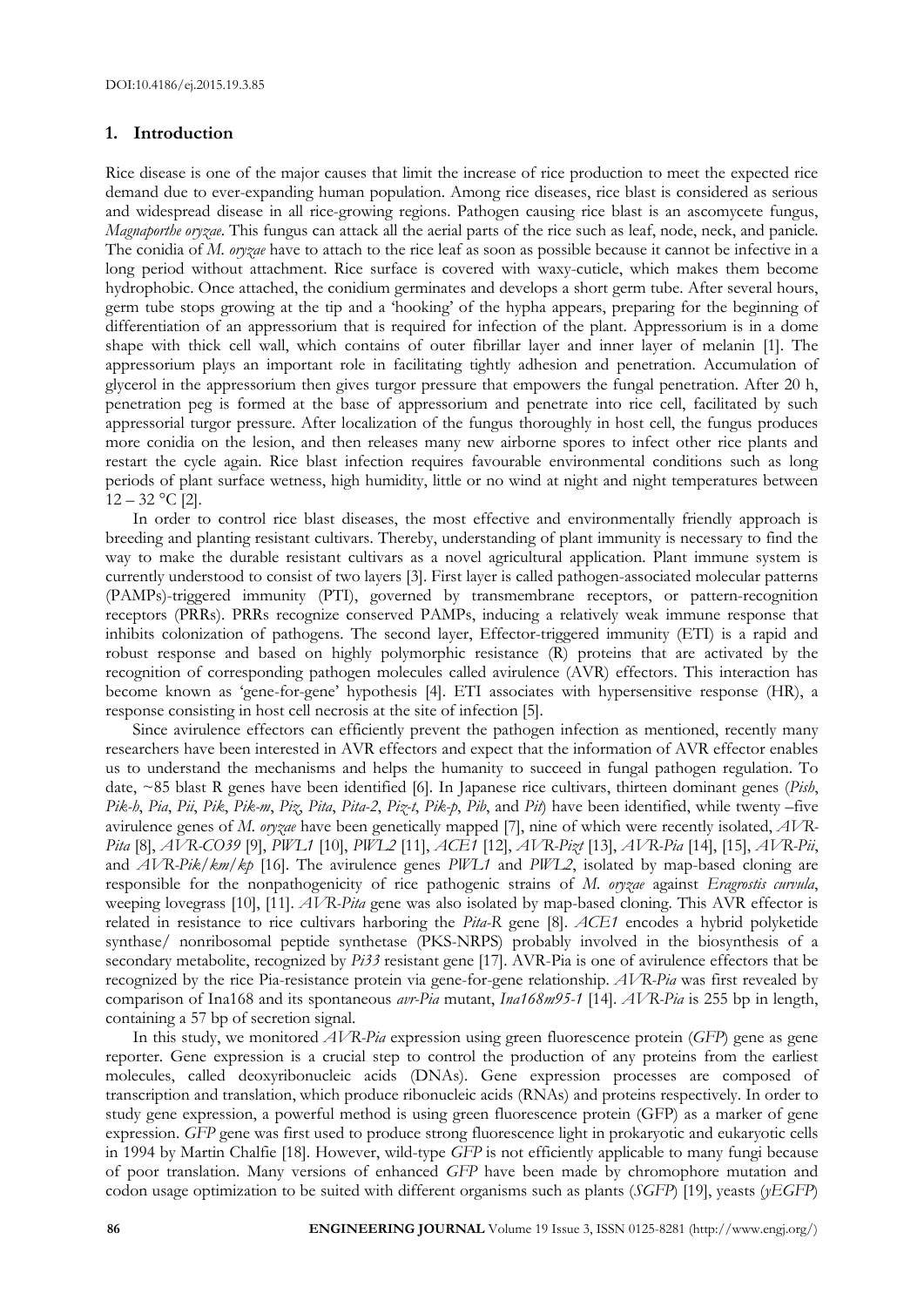[20], and mammals (*EGFP1*) [21]. In 1999, *EGFP1* was successful expressed in *M. oryzae* to study calmodulin gene expression [22] and other filamentous fungi. Therefore, *eGFP* gene was chose in this experiment. Native promoter of *AVR-Pia* gene (*PPR*) was attached directly to *eGFP* gene to observe the regulation of *AVR-Pia* expression by *PPR*. To monitor the gene expression *in planta* during the rice blast infection, rice sheath assay is a finest way. Rice sheath assay is a method using sheaths of rice that have been removed intact from rice plants, designated as 'intact method'[23]. Infection process of *M. oryzae* was successfully observed in both susceptible and resistant rice plants. In this report, we used rice sheath assay to observe the *AVR-Pia* expression, controlled by *PPR*::*eGFP*. However, rice sheath assay is a timeconsuming and requires a lot of nurtures. Onion epidermis is an alternative way for this study to shorten the experimental time because it does not take a lot of time to prepare the onion tissue. Transcriptional fusion between *PPR* and *eGFP* was used to test the availability of onion epidermis usage instead of rice sheath. In addition, hydrophobic glass slide was also used to observe morphology of *M. oryzae* during development and fluorescence expression. Normal appressoria were differentiated on glass slide and fluorescence was expressed in appressoria. Validity of these methods as alternatives for intact leaf sheath inoculation will be discussed in this paper.

# **2. Materials and Methods**

#### **2.1 Fungal Strains, Plant Materials and Vectors**

The *M. oryzae* spontaneous mutant strain, Ina168m95-1 (*AVR-Pia* deletion mutant) was obtained from Miki S. [8]. Fungal isolate was stored at -20 °C as dried mycelium pieces of filter papers and cultured on oatmeal agar before use. Rice (*Oryzae sativa*) material used in this study was *Shin-2* rice, which is lacking of *Pia* resistant gene. Plasmid pCSN43 [24] was prepared to be ligated with a Rf-cassette (Gateway Vector Conversion Kit; Invitrogen) and became pCSN43-DEST, containing hygromycin phosphotransferase (hph) gene and gateway cassette [14]. *eGFP* was fused to native promoter of *AVR-Pia* (*PPR::eGFP*) and introduced into plasmid pCSN43-DEST. The resulting vector was called pCSN43-DEST-*PPR::eGFP* (Fig. 1). *Escherichia coli* TOP10 (Invitrogen, Carlsbad, CA, USA) was used for recombinant DNA experiments and vector construction.

# **2.2 Fungal Transformation Using Protoplasts**

Fungal protoplasts of the recipient strain were prepared as described by [14] with some modifications. Ten days fungal cultures on oatmeal agar were scratched and keep incubated for more 3 days at 25 °C with fluorescent light. Conidia suspension was gained after filtrated mycelia suspension by 20 ml of 2YEG (2 g/L yeast extract, 10 g/L glucose). Conidia suspension was inoculated into 2YEG medium at 105 spores/ml and incubated at 27 °C for 3 days. Mycelia were harvested by filtering through miracloth (Calbiochem, San Diego, CA), and digested the cell wall by 20 mg/mL Yatalase (Ozeki, Nishinomiya, Japan) and 5 mg/mL Cellulase Onozuka (Yakult Honshya, Tokyo, Japan) with digestion buffer (0.6 M sucrose, 50 mM maleic acid monosodium salt, pH 5.5) at 37 °C with 1 hour shaking. The suspension was filtrated through miracloth (Calbiochem, San Diego, CA) in order to get the protoplast cells. Protoplast suspension was washed and stored in STC buffer (20% sucrose, 10mM Tris-HCl, pH 7.5, 50 mM CaCl2). Transformation was done by PEG-mediated method. DNA vector was cut to be a linear strand by restriction enzyme and purified by standard phenol-chloroform extraction and ethanol precipitation method. Ten micrograms of DNA vector was added to 100 μl of protoplasts (108/mL) in a 50-mL conical tube, placed on ice for 20 min, then added 2 ml of polyethylene glycol (PEG) 4000 (60% Tris-HCl in 10 mM Tris-HCl pH 7.5, 50 mM Calcium chloride), mixed gently and kept on ice for 20 min. Then 30 ml STC buffer was added slowly, mixed gently and centrifuged at 3,500 rpm for 10 min at 4 °C. The supernatant was removed and the pellet was resuspended in 200 μl STC buffer. Twenty-five mL of Bottom agar (6 g/L yeast nitrogen base, 5 g/L glucose, 205 g/L sucrose, 1.5 % agar), warmed at 55 °C, was added into the pellet suspension. Mixed by inverting several times and aliquoted into two petri dishes, solidified and incubated at 27 °C overnight. After regeneration of protoplasts was confirmed by microscope, 12.5 mL of Top agar (as for bottom agar, but no sucrose, and added 800-1,000 μg/mL hygromycin B) at 55 °C was poured over the bottom agar layer, and incubated at 27 °C for 3-5 days. The colonies that could grow through top agar were transferred to oatmeal agar plates containing 400-500 μg/mL hygromycin B, and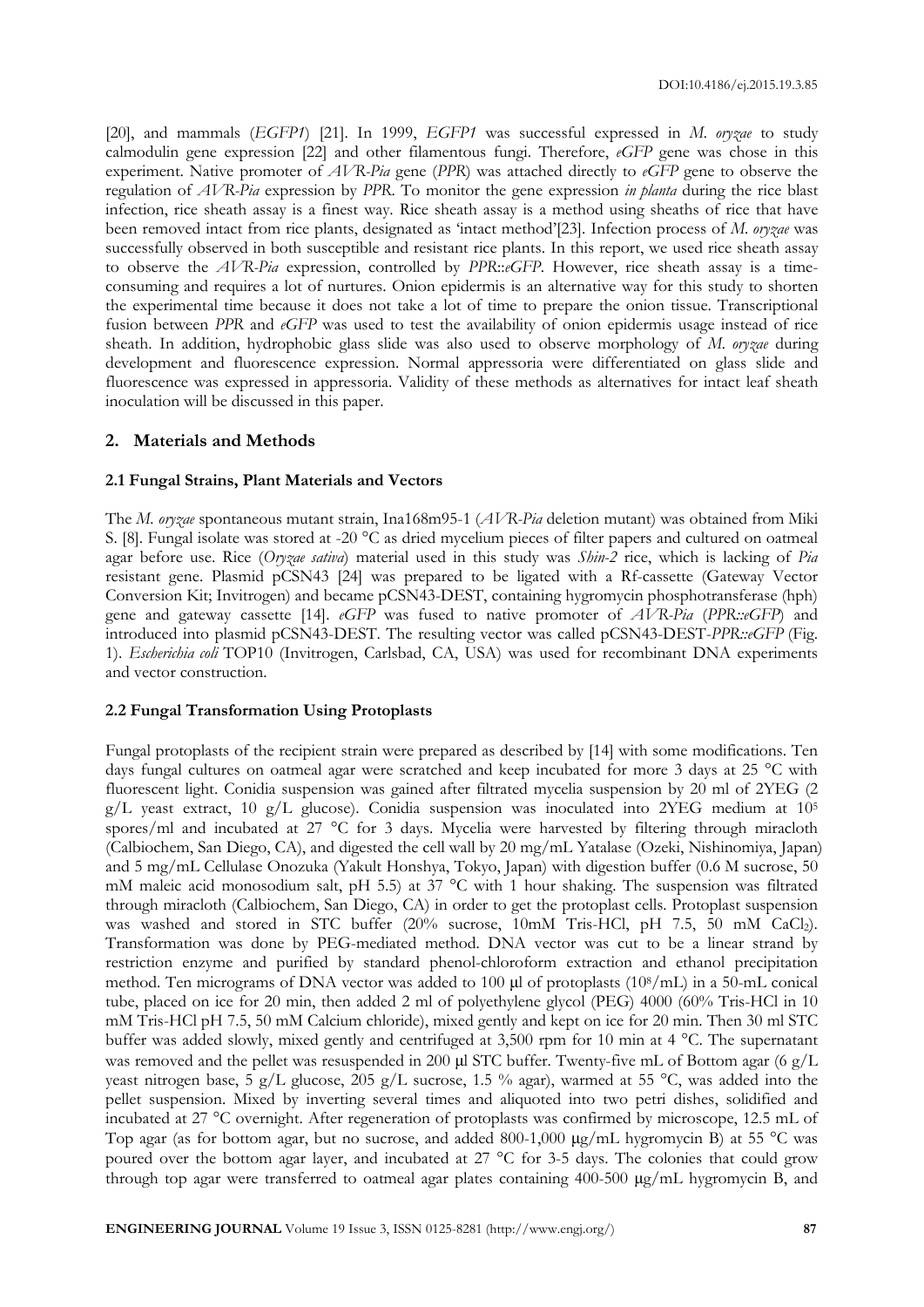incubated at 25 °C with light for 1 week. Single conidia was isolated by cutting a piece of each sample on oatmeal agar and stamped it over the water agar (40 % agar), then incubated at 27 °C overnight. Each germinated conidium was isolated using a needle under microscope and inoculated into 24 wells plate of prune agar (4 g/L prune extract, 1 g/L yeast extract, 5 g/L lactose, 5.56 % agar, containing 400-500 μg/mL hygromycin B), and incubated at 27 °C for 5 to 7 days.

# **2.3 Fungal Genomic DNA Extraction**

After the putative transformants grew on 24 wells plate of HygB-prune agar, DNA of each isolate was extracted from mycelia to check the present of vector by polymerase chain reaction (PCR). Mycelia in each well of HygB-prune agar was incised to be a small piece of agar and putted into 1.5 ml microcentrifuge tube. Five hundred microliter of lysis buffer (50 mM KH<sub>2</sub>PO<sub>4</sub>, 50 mM K<sub>2</sub>HPO<sub>4</sub>, 400 mM NaCl, 100 mM KCl, 10% glycerol, 0.5% triton X-100, 10 mM imidazole) was added and the mycelia were ground. Then gDNA was precipitated by ethanol precipitation and DNA pellets were dissolved in 30 μl TE buffer. Genomic DNA of each sample was checked by PCR with designed primers. For southern hybridization, high quality of DNA extraction is necessary. Putative transformants were grown to form mycelia for 5 days with shaking in 40 mL of 2YEG at 27 °C. The mycelia were harvested and preapared for genomic DNA isolation using vacuum filtration technique and freezing by VD-500F freeze dryer (TAITEC, Tokyo, Japan). Freeze-dried mycelia were homogenized using multi-beads shocker (Yasui Kikai, Osaka, Japan). Five hundreds microliter of DNA extraction buffer (200 mM Tris-HCl pH 8.5, 25 mM EDTA pH 8.0, 250 mM NaCl, 0.5% SDS) was added to homogenized mycelia and mixed well. Then 350 μl of phenol and 150 μl of chloroform were added to mycelia suspension, mixed and centrifuged at 15,000 rpm for 1 h. The upper aqueous phase was pipetted into a new eppendorf tube, containing 25 μl of RNase and incubated at 37 °C for 1 h. After that, washed by 500 μl of phenol twice and washed again by 500 μl of chloroform. Isopropanol 0.6 volume of solution was used to precipitate DNA for 20 min and centrifuged at 15,000 rpm for 15 min. The pellet was washed with 70% ethanol and air-dried DNA pellets were dissolved in 50 μl TE buffer. High purity DNA samples were checked by southern hybridization with specific probe.

# **2.4 Intact Rice Sheath Assay**

Conidia suspension of the transformant was prepared from 10-days-old oatmeal agar cultures. Conidia suspension was diluted to be 104-105 cells/mL. Shin-2 rice, lacking of *Pia* resistant gene, was used in this study. Seeds were sown in a plastic seedling pot containing soil with fertilizer (Honens seedling soil, Honen Agri, Co. Niigata, Japan), and grown in a greenhouse for 60 days. Intact leaf sheath inoculation was done as previously described [23] with some modifications. Leaf sheaths of the sixth leaves rice plant from outside of core leaf were peeled off until the last one nearest to the core leaf. The core leaf was drawn out to remain a leaf nearest the core leaf. The leaf sheath was laid horizontally on a support, and the conidia suspension was injected into leaf sheath using a syringe. The inoculated leaf sheaths were incubated at 25 °C for 24 and 48 h under 4000 lux of white fluorescent light a 16 h light period.

# **2.5 Glass Slide Inoculation and Onion Epidermis Assay**

Onion epidermis has also been used as plant cell model in this study. Onions were cut to be 2 cm2, and then peeled out the epidermis. The pieces of epidermis were heat-killed with a microwave oven for 45 sec in distilled water before dropping the conidia suspension (104-105 spores/ml), and incubate at 27 °C for 24h. Similar to onion epidermis, conidia suspension was inoculated on glass slide (Matsunami, Osaka, Japan) by dropping, and incubated at 27 °C for 24h.

# **2.6 Fluorescent Observation**

Specimens for microscopy were prepared for fluorescent observation. Infected leaf sheaths were cut and the curve part of leaf sheath was sliced. The excised leaf sheath pieces and inoculated onion epidermis were put on slide prior to observe GFP signal using microscope. Microscopy was performed with a BX-50 fluorescent microscope (Olympus, Tokyo, Japan) equipped with an U-MNIBA3 filter set.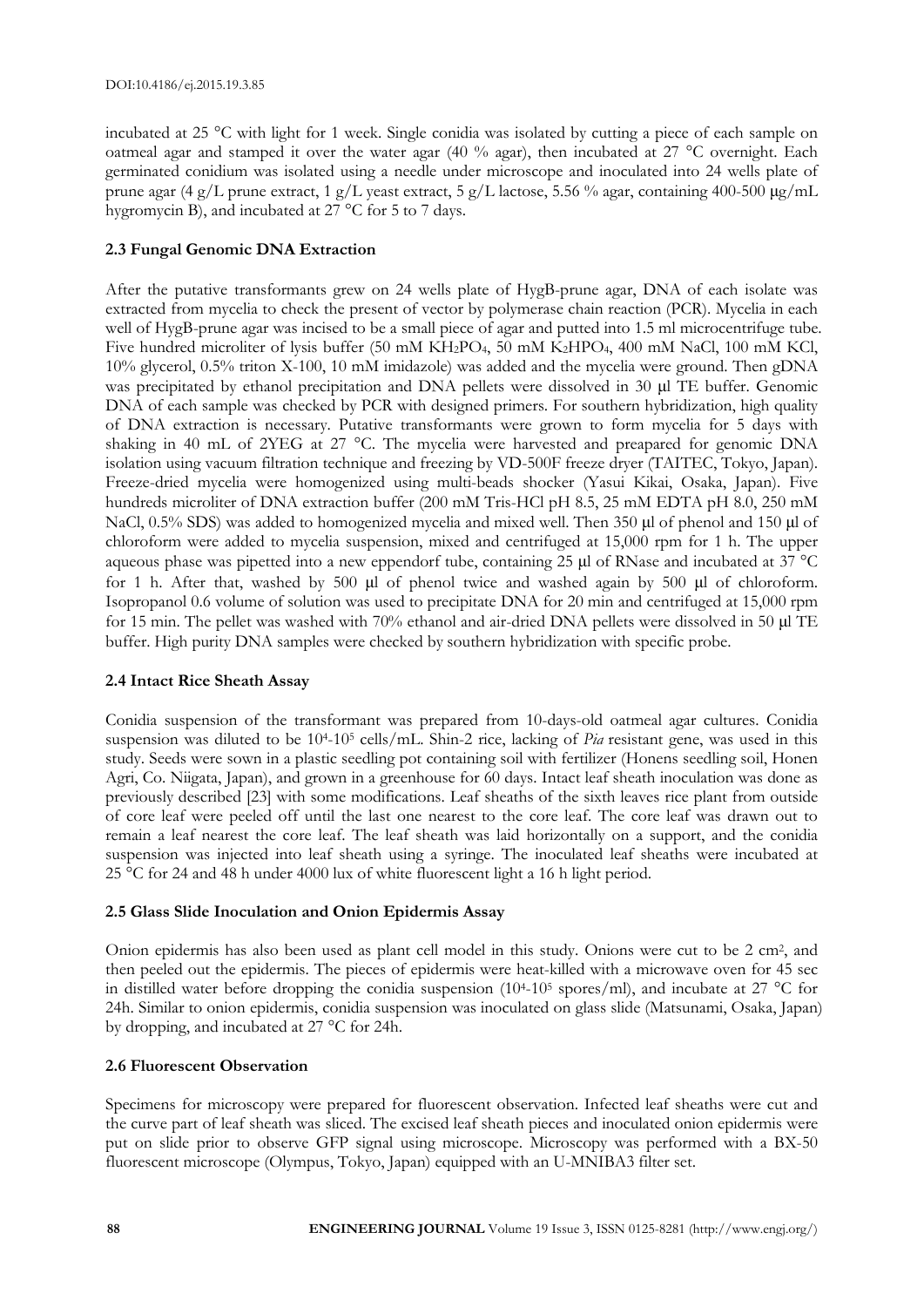

Fig. 1 Construction of expression vector pCSN43-DEST-*PPR*::*eGFP*. Promoter of *AVR-Pia* gene was attached to enhanced *GFP* gene. *Hygromycin-B* gene is a selectable gene for transformant.

# **3. Results**

#### **3.1 Native Promoter of AVR-Pia Fused with eGFP Gene Can Express Fluorescence in vivo**

In order to study expression of *AVR-Pia*, 447 bp of native promoter of *AVR-Pia* (*PPR*) was fused to a reporter gene named enhanced green fluorescent gene (*eGFP*) and transformed to genomic DNA of *Ina168m95-1*, mutant of *M. oryzae* that lacks of *AVR-Pia* gene. Intact leaf sheath assay was used to observe the expression of *eGFP* gene by *PPR*. Conidia suspension of Ina168m95-1-*PPR::eGFP* was inoculated on 2 months-old leave sheath of *Shin-2* susceptible rice cultivar and incubated at 27 °C for 24 and 48 hours, and then observed fluorescent signal by fluorescent microscope. Ina168m95-1-*PPR::eGFP* developed the wellmelanized appressoria at 24 hpi (hours post inoculation) on inoculated rice sheath (Fig. 2(a)). The expression of *GFP* was obviously seen in appressoria of *M. oryzae* (Fig. 2(b, c)). After 48 hpi, invasive hyphae were completely developed into rice cells, and it showed fluorescent signal in those invasive hyphae that colonized inside rice cells (Fig. 2(d)). The results indicate that *PPR* can regulate the expression of *eGFP* gene in appressoria and invasive hypha of *M. oryzae* (Fig. 2(e, f)). Moreover, it suggests that the expression vector, containing native promoter of *AVR-Pia* directly attached to *eGFP* gene, is successful to analysis *AVR-Pia* expression *in planta*.

# **3.2 Onion Epidermis Can be Used as Infection Assay for Magnaporthe Oryzae**

Since intact rice sheath assay is time-consuming method and needs a lot of skills, other alternative ways are needed to shorten the time. We monitored *AVR-Pia* expression of Ina168m95-1-*PPR*::*eGFP* on glass slide and onion epidermis. Appressoria were differentiated normally on these membranes as similar as the observation on rice surface (Fig. 3(a, d)). Penetration of transformant was seen in onion cells by observing of invasive hypha (Fig. 3(g)), while no penetration occurred on glass slide. The difference of glass slide and onion epidermis is that no cell wall components are contained in glass slide. This result indicates that *M. oryzae* is able to penetrate into onion cells. In addition, fluorescence signal was found in maturated appressoria on glass slide and onion epidermis after 24 hpi (Fig. 3(b, e)). Moreover, fluorescence was also seen in invasive hypha, which colonized into onion cells after 24 hpi (Fig. 3(h)). These results showed that AVR-Pia expression is induced both in appressoria on glass slide and onion epidermis, and after penetration the expression was found in invasive hypha on onion epidermis. It demonstrates that onion epidermis is the good alternatives to rice leaf sheath to be used as plant-cell model for this study due to its hydrophobicity and penetrable surface.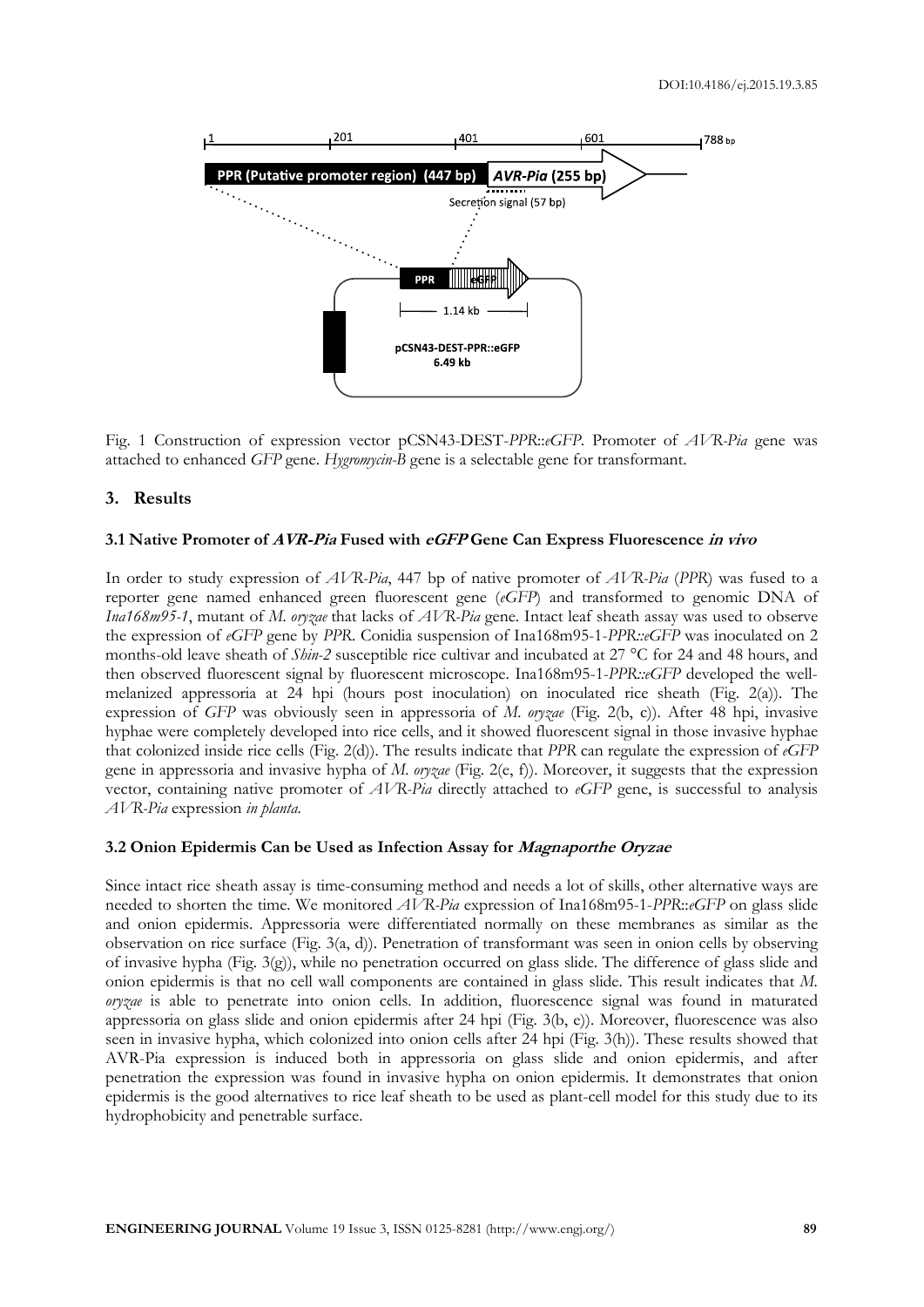

Fig. 2. Fluoresecence expression from Ina168m95-1-*PPR*::*eGFP*, inoculated on rice sheath of *Shin-2* rice at 24 and 48 hpi. Appressorium was differentiated completely (a) and *GFP* expression was clearly seen in appressoria after 24 hpi (b, c). Invasive hypha was developed inside rice cell (d), and fluorescent signal was found in all invasive hypha (e, f). Microscopic observations were performed at ×20 magnification under bright light (a, d) and under blue light (b, e). AP, appressorium; IH, invasive hypha; Bar = 10  $\mu$ m.



Fig. 3. *AVR-Pia* expression on glass slide and onion epidermis. *M. oryzae* Ina168m95-1 transformants carrying the *PPR*::*eGFP* were inoculated on glass slide (a) and onion epidermis (d, g) 24 hpi. Well-melanized appressoria were formed on glass slide (a) and onion epidermis (d). Fluorescence was seen in appressoria on glass slide (b) and onion epidermis (e). Inside onion cells, invasive hypha were developed (g) and *GFP* expression was induced in invasive hypha (h, i). Microscopic observations were performed at ×20 magnification under bright light (a, g) and under blue light (b, h), and at ×100 magnification under bright light (d) and blue light (e). AP, appressorium; IH, invasive hypha;  $Bar = 10 \mu m$ .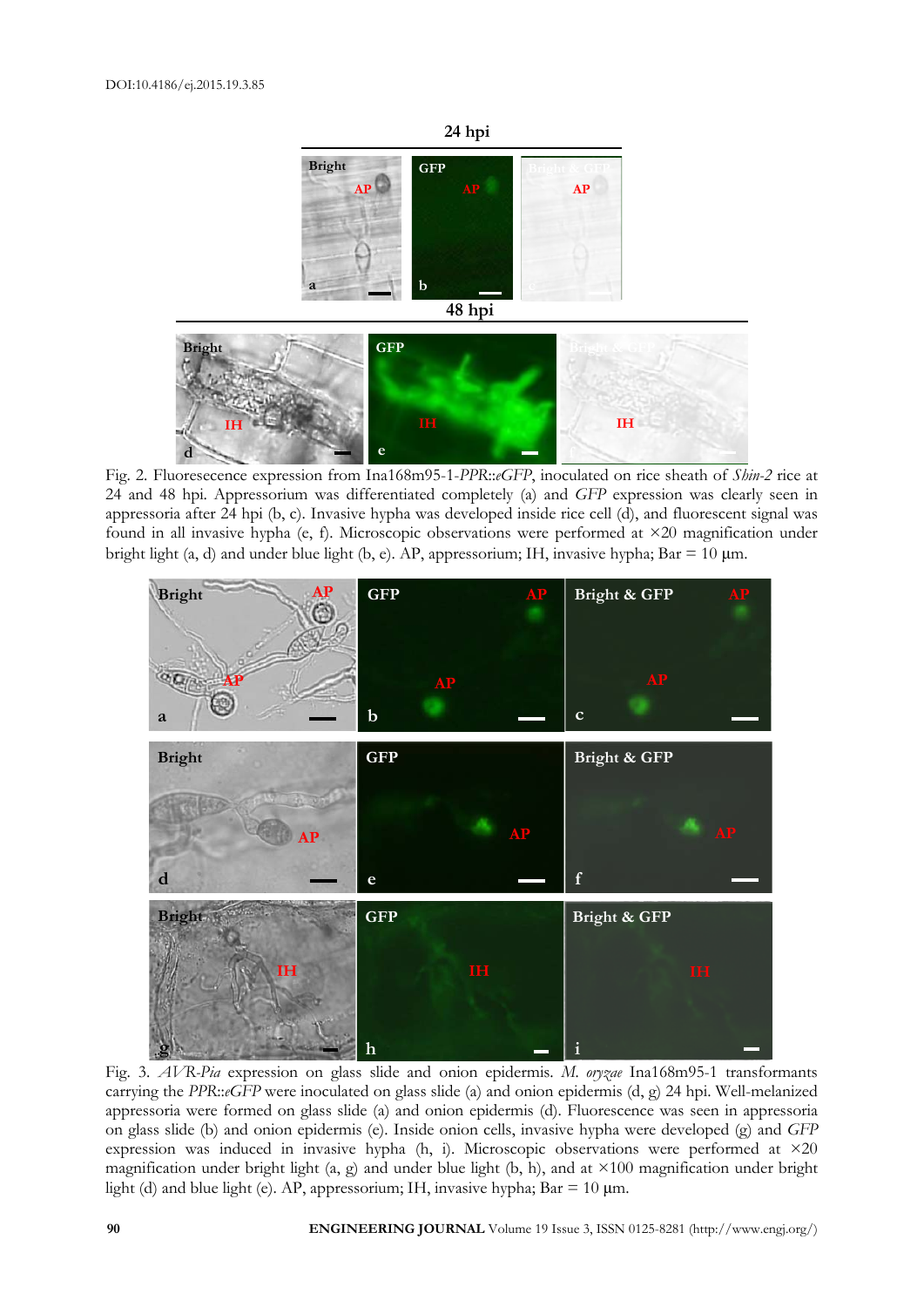# **4. Discussion**

According to the ability of avirulence effectors to control rice blast disease via recognition of AVR protein and specific R protein, study of avirulence effectors is important to understand such relationship between fungal pathogens and host plants in order to find the best way to protect our crops. Many experiments on avirulence gene of *M. oryzae* have been done on the topic of characterization, protein-protein interaction, and gene mutation. We cannot say that those topics are not important information to be known about avirulence effectors, but another topic of avirulence gene is also necessary, that is gene expression. Understanding of gene expression becomes an important tool for almost topics that related to molecular biology of living organisms. Gene expression has been known as 'The central dogma' of molecular biology that explains the flow of genetic information from DNA to RNA via transcription and then from RNA to protein via translation. Therefore, study of gene expression provides us to understand how to regulate protein production, including any factors that effect gene expression. As mentioned that avirulence effectors are related to plant immunity induction, thus if we can understand gene regulation of avirulence effectors, it should be possible that we can control rice blast disease via avirulence effectors.

In this study, we monitored *AVR-Pia* expression during fungal development and host plant infection using a powerful reporter gene, fluorescence protein (*GFP*) gene, and find the alternative cell-membrane model for *AVR-Pia* expression analysis. AVR-Pia effector was first discovered from sequencing of genome of *Ina168*, an isolate that contain nine AVR genes. AVR-Pia is a small protein, comprising 85 amino acids, while other AVR proteins are larger such as AVR-Pita (223 amino acids) and PWL (138 to 147 amino acids). Overexpression of *AVR-Pia* gene indicates that AVR-Pia is recognized by Pia resistant protein [10]. *AVR-Pia* sequence was identified as 255 bp in length including 57 bp of secretion signal [8]. Moreover, the 447 bp of sequence prior to *AVR-Pia* was clarified as the putative promoter region of *AVR-Pia* (*PPR*). In order to study *AVR-Pia* expression of *M. oryzae* during infection, *eGFP* gene was used to follow the gene expression. To construct an expression vector, only native promoter of *AVR-Pia* or *PPR* was attached to *eGFP* gene. The 255 bp of *AVR-Pia* was not included in the expression vector because the signal peptide will lead AVR-Pia protein to localize in final destination after translation and it may interfere the evaluation of the correct timing of expression. The fragment of *PPR*::*eGFP* was constructed and ligated to the vector pCSN43-DEST, containing *hygromycinB* resistant gene. The expression vector of *PPR*::*eGFP* was introduced into *M. oryzae* mutant *Ina168m95-1* (*Δavr-Pia*). Fluorescence observation was done using intact leaf sheath assay. Fluorescence was seen in appressoria on leaf sheaths of *Shin-2 (Pia)* rice and invasive hypha, which fully colonized in rice cell after 48 hpi. It suggests that *AVR-Pia* expression is induced in appressoria and invasive hypha of *M. oryzae* by *PPR* and it may be possible that *AVR-Pia* expression is related to appressorial differentiation and fungal infection. However, further experiments are needed to clarify that hypothesis. *ACE1* gene expression has been reported that the expression is connected to the onset of appressorial-mediated penetration using a transcriptional fusion between *ACE1* promoter and *eGFP* [12], therefore, this EGFP reporter method might be applicable for the expression monitoring other AVR genes in *M. oryzae*.

Rice leaf sheath assay is a most reliable method for the observation of *M. oryzae in planta* growth, but is also a time-consuming method. It takes a couple of months to prepare rice cultivars. In this study, we would like to shorten the time by using other surfaces or membranes. Previously, artificial membranes were used to study surface attachment in spores of *M. oryzae*. It was reported that conidia germinated and formed germ tubes but no appressoria formation on glass surface, while on Teflon-PFA film, conidial germination and appressorial formation were found [25]. It was said that artificial surfaces that can induce appressorium differentiation might have properties same as rice surface. However, artificial membranes absolutely cannot be penetrated by fungal pathogen. Therefore, it limits the study of fungal pathogen-host interaction, including infection. In this study, we examined the function of onion epidermis to be used as infection assay to study expression of *AVR-Pia*. The transformant Ina168m95-1-*PPR*::*eGFP* was inoculated on heatkilled onion epidermis, and observed fluorescence. The results showed that well-melanized appressoria were differentiated, and colonization by invasive hypha was seen on onion epidermis. Moreover, the *eGFP* gene was expressed in appressoria and invasive hypha on onion cells at 24 hpi, similarly to the results from rice sheath assay. It suggests that we can use onion epidermis instead of rice sheath to study *AVR-Pia* expression, and may include other avirulence effector genes. In addition, we also found that appressoria were normally developed on glass slide after 24 hpi, contrast with the results from previous report [25]. Fluorescence was also seen clearly in appressoria on glass slide. It demonstrates that glass slide is one of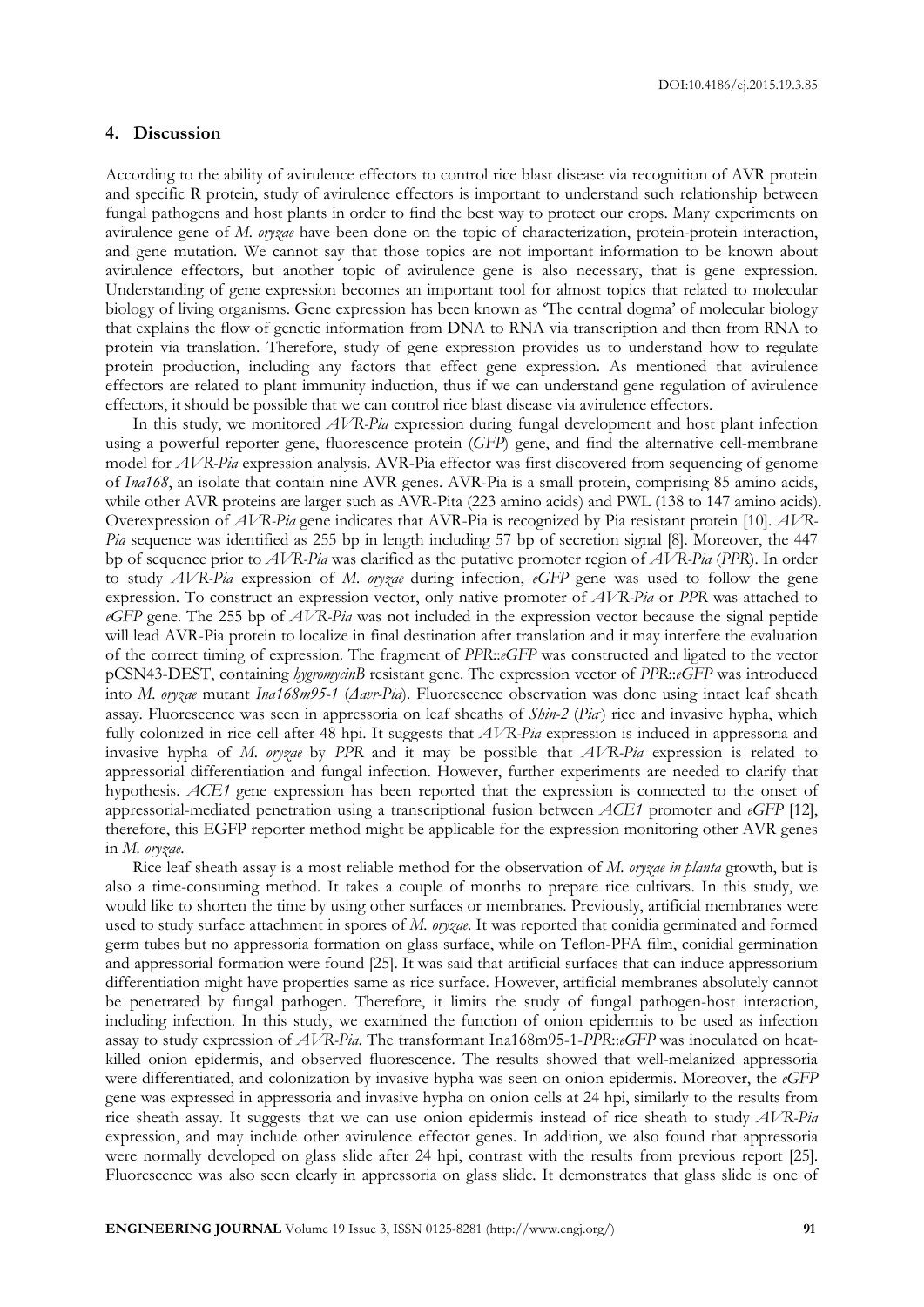artificial membranes that *M. oryzae* can differentiate appressoria and can express *AVR-Pia* gene in appressoria, and that no plant-derived materials are required for the induction of *AVR-Pia* gene. Therefore, this study revealed that glass slide assay is available to study fungal gene expression in appressorium.

Overall, these experiments demonstrate that the expression vector, containing promoter of *AVR-Pia* (*PPR*) and *eGFP*, is function for studying of *AVR-Pia* expression. In addition, onion epidermis is an alternative membrane to study fungal gene expression during infection. We expect that this study will be beneficial for studying molecular biology of plant-fungal interaction.

#### **Acknowledgement**

This work might not have been completed without the support from Monbukugakusho (MEXT) Ph.D. scholarship of Japanese Government. We thank to Dr. Ayumi Abe for helpful advices on this work.

# **References**

- [1] N. J. Talbot, "Having a blast: exploring the pathogenicity of *Magnaporthe grisea*," *Trends Microbiol.*, vol. 3, no. 1, pp. 9–16, Jan, 1995.
- [2] H. Kato, "Rice blast disease," *Pestic. Outlook*, vol. 12, no. 1, pp. 23–25, Jan, 2001.
- [3] P. N. Dodds and J. P. Rathjen, "Plant immunity: towards an integrated view of plant–pathogen interactions," *Nat. Rev. Genet.*, vol. 11, no. 8, pp. 539–548, Aug, 2010.
- [4] H. Flor H., "Current Status of the Gene-For-Gene Concept," *Annu. Rev. Phytopathol.*, vol. 9, no. 1, pp. 275–296, 1971.
- [5] G. Surico, "The concepts of plant pathogenicity, virulence/avirulence and effector proteins by a teacher of plant pathology," *Phytopathol. Mediterr.,* vol. 52, no*.* 3, 2013.
- [6] E. Ballini, J.-B. Morel, G. Droc, A. Price, B. Courtois, J.-L. Notteghem, and D. Tharreau, "A Genome-Wide Meta-Analysis of Rice Blast Resistance Genes and Quantitative Trait Loci Provides New Insights into Partial and Complete Resistance," *Mol. Plant-Microbe Interact.*, vol. 21, no. 7, pp. 859–868, Jun, 2008.
- [7] W. Dioh, D. Tharreau, J. L. Notteghem, M. Orbach, and M.-H. Lebrun, "Mapping of Avirulence Genes in the Rice Blast Fungus, *Magnaporthe grisea*, with RFLP and RAPD Markers," *Mol. Plant-Microbe Interact.*, vol. 13, no. 2, pp. 217–227, Feb, 2000.
- [8] M. J. Orbach, L. Farrall, J. A. Sweigard, F. G. Chumley, and B. Valent, "A Telomeric Avirulence Gene Determines Efficacy for the Rice Blast Resistance Gene *Pi-ta*," *Plant Cell*, vol. 12, no. 11, pp. 2019– 2032, Nov, 2000.
- [9] S. A. Leong, M. L. Farman, R. S. Chauhan, N. Punekar, S. Mayama, H. Nakayashi, Y. Eto, Y. Tosa, P. Ronald, and H.-B. Zhang, "Progress on Understanding the Molecular Basis of Cultivar Specificity in the Interaction of the *Magnaporthe Grisea* AVR1-CO39 with Rice Variety CO39," *Advances in Rice Blast Research*, vol. 15, pp. 308–315, 2000.
- [10] S. Kang, J. a Sweigard, and B. Valent, "The *PWL* host specifity gene family in the blast fungus *magnaporthe grisea*," *Mol. Plant-Microbe Interact.*, vol. 8. pp. 939–948, 1995.
- [11] J. A. Sweigard, A. M. Carroll, S. Kang, L. Farrall, F. G. Chumley, and B. Valent, "Identification, cloning, and characterization of *PWL2*, a gene for host species specificity in the rice blast fungus," *Plant Cell*, vol. 7, no. *8*, pp. 1221–1233, Aug, 1995.
- [12] I. Fudal, J. Collemare, H. U. Böhnert, D. Melayah, and M.-H. Lebrun, "Expression of *Magnaporthe grisea* Avirulence Gene *ACE1* Is Connected to the Initiation of Appressorium-Mediated Penetration ," *Eukaryot. Cell*, vol. 6, no. 3, pp. 546–554, Mar, 2007.
- [13] W. Li, B. Wang, J. Wu, G. Lu, Y. Hu, X. Zhang, Z. Zhang, Q. Zhao, Q. Feng, H. Zhang, Z. Wang, G. Wang, B. Han, Z. Wang, and B. Zhou, "The *Magnaporthe oryzae* Avirulence Gene *AvrPiz-t* Encodes a Predicted Secreted Protein That Triggers the Immunity in Rice Mediated by the Blast Resistance Gene *Piz-t*," *Mol. Plant-Microbe Interact.*, vol. 22, no. 4, pp. 411–420, Mar, 2009.
- [14] S. Miki, K. Matsui, H. Kito, K. Otsuka, T. Ashizawa, N. Yasuda, S. Fukiya, J. Sato, K. Hirayae, Y. Fujita, T. Nakajima, F. Tomita, and T. Sone, "Molecular cloning and characterization of the *AVR-Pia* locus from a Japanese field isolate of *Magnaporthe oryzae*," *Mol. Plant Pathol.*, vol. 10, no. 3, pp. 361–374, May, 2009.